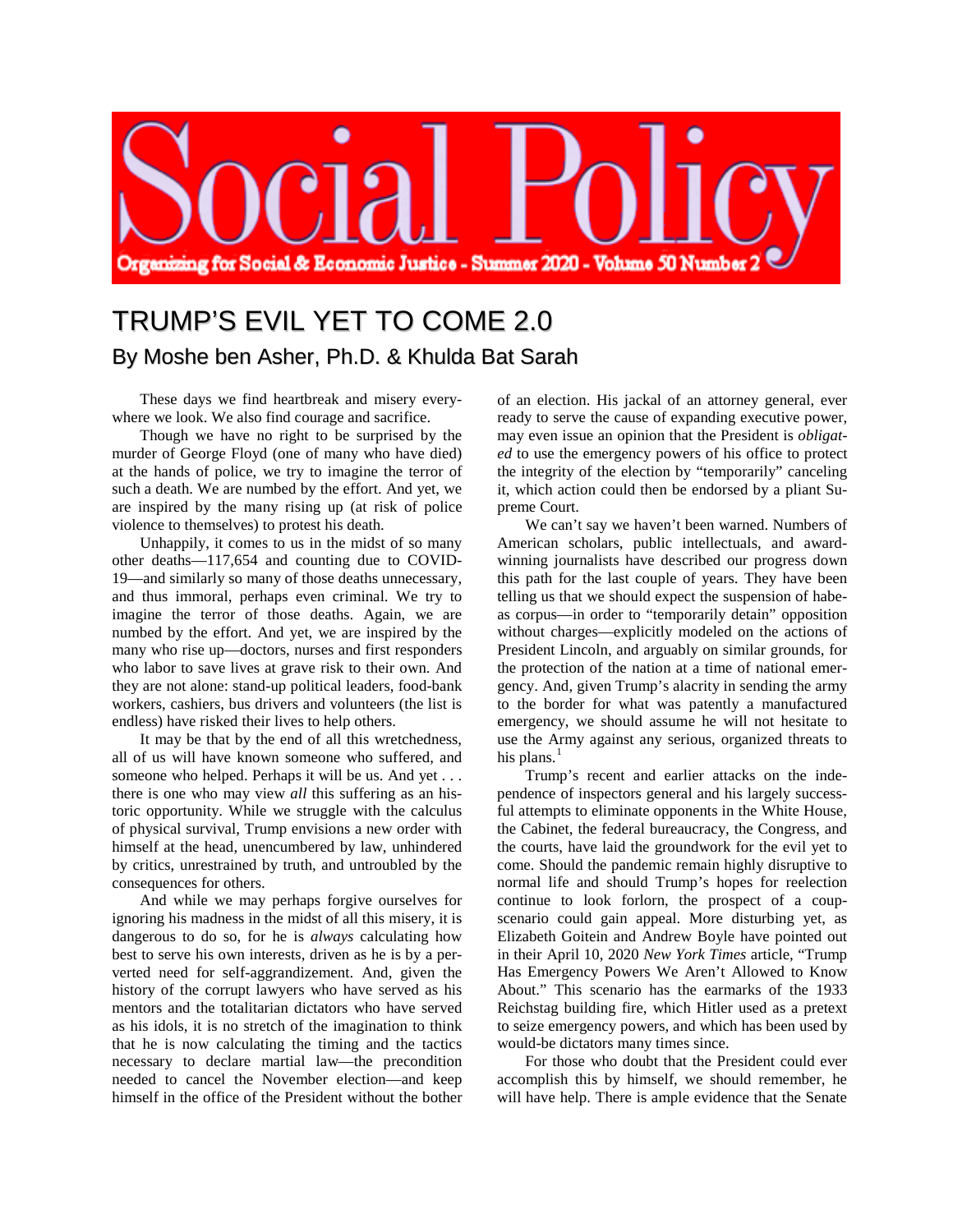enablers of his past evildoing will view the pandemic as an historic opportunity to solidify their own hold on the powers of the national and state governments. This would help to realize the century-old reactionary ambition to transform this democratic republic into an oligarchic empire with themselves as the rulers. Further, they have shown a remarkable willingness in their official capacities to jettison any semblance of righteousness, truth, justice, freedom, peace, or compassion. When confronted publicly, they have shown themselves ready, willing and able to lie.

Neither should we imagine that protests, the disintegration of the economy, or even mass sickness and death will cure Trump or his cronies of their boundless power-seeking. Such venality in regard to one's own citizenry calls to mind images of Syrian death and destruction, under the boundless ambition of its ruler. Ordinarily, the calculus of evil is determined by the extent to which the innocent suffer, and the innocent have certainly suffered here.

But, as tragic as that suffering is, it is possible that history will most remember Trump *not* for his having compounded that suffering, but for having brought about an end to the world-changing, historic American experiment in self-government. In fact, we might expect that from now on, any behavior which represents unalloyed political evil could come to be described as "Trumpist."

Is it inevitable? Have Trump and his Republican enablers wired the outcome with their Supreme Court and other federal judicial appointments, with their corruption of state legislatures, with their gerrymandering of Congressional districts, with their suppression of the franchise, with their crippling of the federal regulatory bureaucracy, with their attacks on the free press, with their sabotaging of Congressional oversight, and with their tax-handouts to the billionaire brotherhood?<sup>[2](#page-3-0)</sup>

On December 19, 1776, Thomas Paine published his first paper on the crisis that threatened the nascent American Revolution in its struggle against the rule of King George. At that moment, when the birth of the nation was in doubt, he wrote: "These are the times that try men's souls: The summer soldier and the sunshine patriot will, in this crisis, shrink from the service of his country; but he that stands it now, deserves the love and thanks of man and woman. Tyranny, like hell, is not easily conquered. . . ."

It is now the summer of the year 2020, some 244 years later, and these are *yet* times that try our souls. A constitutional crisis threatens. The survival of democracy hangs in the balance. And we, who are dedicated to empowering the demos, must ask ourselves: who or what are we now, in this moment of crisis? Are we but summer soldiers who shrink from the service of our country? Are we forever trapped, methodologically speaking, in a box of our own making? Will future historians view our actions now as sadly symbolic or pathetically rear-guard?

Tyranny is not easily conquered. None of the well-

tried remedies of the past, from electoral victories to armed revolution, offer believable promise to restore the United States as a *functionally* democratic republic. The only plausible antidote to oligarchic rule is its diametric opposite, an increase in citizen rule.

We must permanently and institutionally increase the power of the demos by giving every citizen direct control of *some* of the public powers of government. As a practical matter, this may be accomplished by creating directly democratic assemblies, which may function as an additional, lower tier of urban government, guaranteeing the rights, roles, and resources of citizenship, and, most notably, a vote for *every* citizen in the decisions to use public powers.

For those who say it simply cannot be done, that direct democracy isn't practicable, we say: It has been done. The United States already has a well-tested, directly democratic governmental institution, a highly serviceable model which may be adopted to meet contemporary needs—the "open," directly democratic New England town.<sup>[3](#page-3-1)</sup>

This directly democratic assembly, with its practice of *advisory* leadership is particularly well-suited to an era of massively corrupted representative government. Since they occupy the roles of both legislators and taxpayers, the citizen-members of these assemblies have powerful incentives to make their government equitable, effective, and efficient. Perhaps for this reason, their assemblies are intolerant of partisanship and ideology.

Further, the "selectman" model of leadership, limiting the role of leaders to proposing actions, which then must be approved by the assembly at-large before they become actionable, inherently biases leaders towards service rather than self-aggrandizement. Honesty, integrity, and giving of the self (not unlike that of the risktakers referred to at the beginning of this article) are the measures by which citizen-legislators tend to appraise one another. In fact, there is no verified history of systemic corruption of directly democratic assemblies with public powers, such as the open New England towns.

Moreover, the character of the popular assembly is that it finds its own will in face-to-face deliberations, thus transforming the foundation of urban government. That these assemblies will use their powers in combination is a certainty. When common interests are at stake, they will speak with one voice as the most potent constituency of urban government. City, state and national politicians who ignore this voice will do so at their peril, because it will ultimately have effect at the ballot box. Thus, to the extent that the government of major cities becomes driven by the combined initiatives of directly democratic assemblies, the dynamics of state and national policy-making will be effected—if millions are brought into direct engagement with the exercise of public powers, they will become an implacable force for holding accountable all the higher levels of government.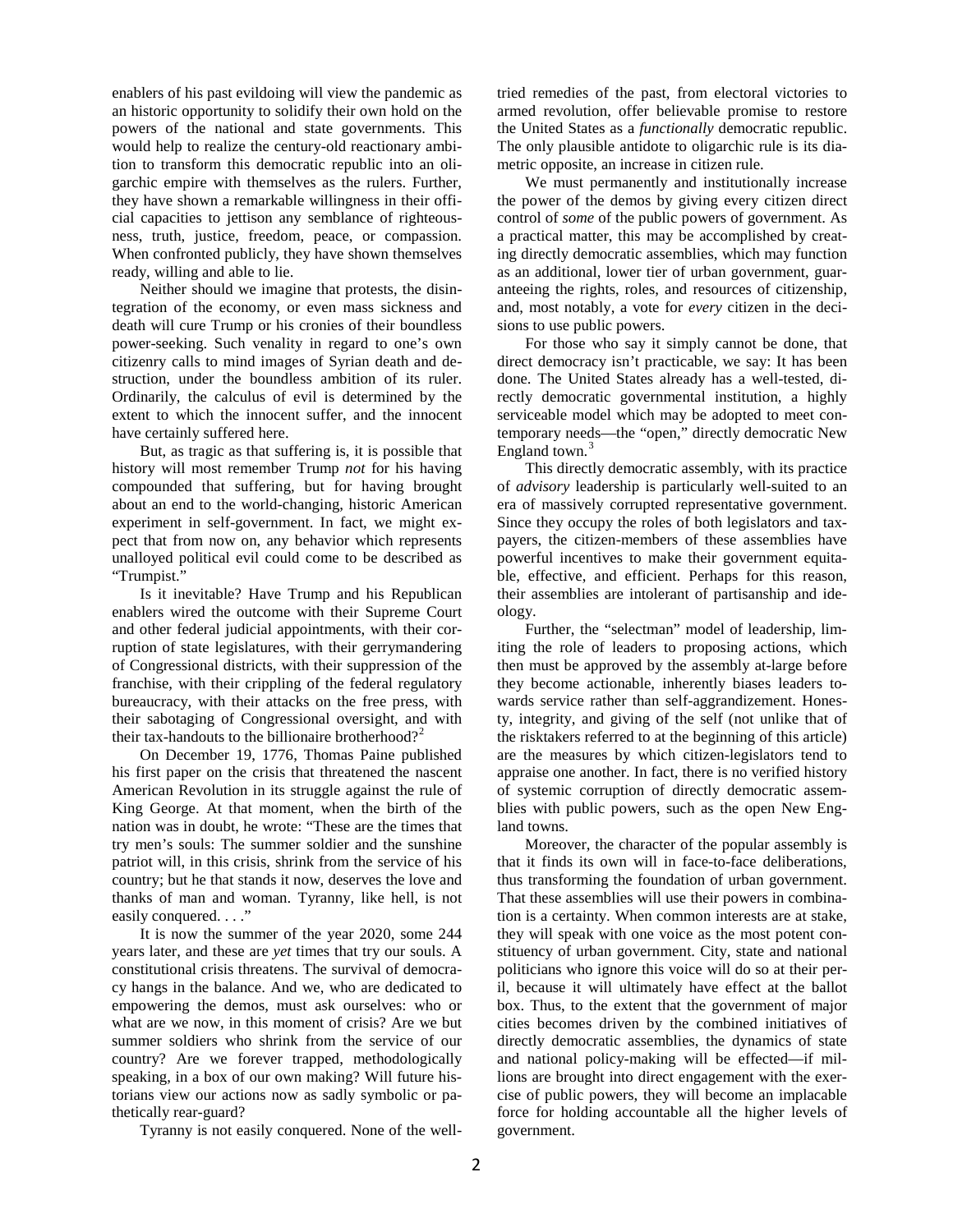For those who say it will be extraordinarily difficult to build such assemblies, we say: You are right. Tyranny is not easily conquered.

If the nightmare of a Trumpian coup actually comes to pass, its supporters will include more than the billionaires and their mercenary army of political enablers. A reactionary media- and Internet-promoted army of their watercarriers will rise up to rationalize acceptance of the fait accompli. They will claim that we have always had presidents with monarchical ambitions, that everything will work itself out in time, that we don't want to risk another civil war. They will even argue that the United States has been in decline because we have had *too much* democracy and we need a President with more authority, not less. Further, we may expect this right-wing "populism" to be bolstered by the billionaire-funded network of reactionary research, public policy, reform, and advocacy organizations.

How do we imagine launching and sustaining a movement to build directly democratic assemblies in the face of such overwhelming opposition?

We do not doubt that movements with the staying power to bring about such institutional change are those grounded in long-lived community, such as that provided by the churches, barber shops and beauty parlors for the civil rights movement, by the workplaces for the labor movement, and by the villages for the Indian national liberation movement. Gandhi withdrew from national politics from 1933 to 1940, during which time he worked with villages throughout India: "Gandhiji firmly believed that self-reliant villages form a sound basis for a just, equitable, and non-violent order. . . ."<sup>[4](#page-3-2)</sup> What is required here and now is such a movement grounded in the low- to middle-income urban neighborhoods of our own country.

Neither do we doubt that victorious movements achieve institutional change through long struggle. Only those movements which inspire us to persist and to pay the freight survive such struggles. "A potent, sus-

tained movement must . . . draw upon the values that emanate from our deepest human emotions and desires for justice and community. The call for spiritual morality, whether advanced by organized religion or secular humanist yearnings, has played a decisive role in leading struggles throughout history,"[5](#page-3-3) and it must here. Such a spiritual foundation will, while respecting our different traditions of belief and practice, recognize our common hopes and humanity, and thus acknowledge the need for our common participation in creating a better life.

It benefits us here to acknowledge the sacrifice required to achieve such a vision. As Machiavelli recognized nearly 500 years ago, "It must be considered that there is nothing more difficult to carry out, nor more doubtful of success, nor more dangerous to handle, than to initiate a new order of things. For the reformer has enemies in all those who profit by the old order, and only lukewarm defenders in all those who would profit by the new order, this lukewarmness arising partly from fear of their adversaries, who have the laws in their favour; and partly from the incredulity of mankind, who do not truly believe in anything new until they have had the actual experience of it."[6](#page-3-4) There is no doubt that our own generation and perhaps one or two after us will pay a heavy price in accomplishing such a transformation. And, of course, in this, as in all things, we may refuse to bear the cost. But if we do, we should ask ourselves the following:

If the worst should come to pass, if the President should crown himself "king," shall we be content to abandon self-governance and independence to make ourselves *his* dependents? And, in subjugation to that "king," *should we or should we not* be willing to "pledge our lives, our fortunes, and our sacred honor,"<sup>[7](#page-3-5)</sup> for a government which no longer represents us, which is no longer accountable either to its own constitution or to the will of its people—a government which is no longer of, for, or by the people?

<span id="page-2-0"></span><sup>&</sup>lt;sup>1</sup> Notwithstanding misgivings and criticisms of retired generals and admirals after Trump's use of the military to clear a peaceful racial justice demonstration from Lafayette Square for a photo op in front of St. John's Church, we don't imagine that the top brass of the military services will refuse to follow their commander-in-chief if Trump orders them to put down "insurrection," especially if his orders are upheld by the Supreme Court.  $2$  Our reference to a "brotherhood" is meant to convey not only that U.S. billionaires have common interests about

which they communicate with one another, both formally and informally, but that they have a common purpose, plan, and operation, with roots extending back more than a century and a half, and on which they have been singularly focused for much of the latter half of the  $20<sup>th</sup>$  century and up to the present. It is in their libertarian ideology and economic self-interest to unalterably oppose ". . . any group [such as unions and political reformers] or government meddling with the market" (loc. 36 in citation below), and to use any available means to manipulate law and policy to insulate themselves and their wealth from government regulation—thus enjoying, deservedly in their opinion, the benefits of their elite status as an entirely unencumbered propertied class. See Nancy MacLean, "*Democracy in Chains, the Deep History of the Radical Right's Stealth Plan for America* (New York: Penguin Books, 2017)

<sup>[</sup>Kindle version].<br><sup>3</sup> See our *Social Policy* articles: "Public Powers for the Commonweal: A Challenge to Faith-Based Organizing" (Winter 2015), "Directly Democratic Metropolitan Government: Envisioning Beyond Oppression, Rebellion, and Reform" (Spring 2016), and "The Promise of Radical Municipalism" (Winter 2018).